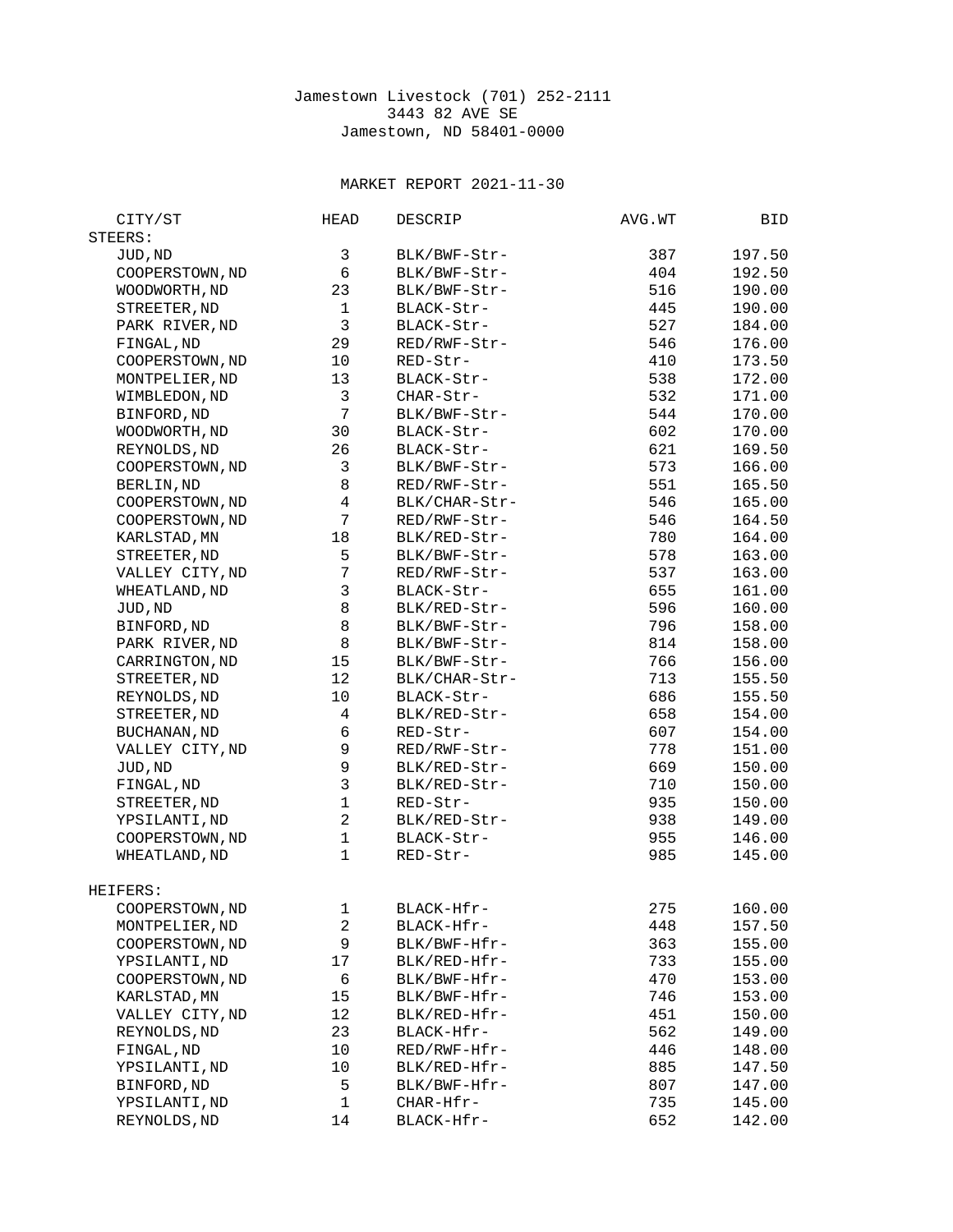| EDGELEY, ND     | 9              | BLK/RED-Hfr- | 758  | 141.00 |
|-----------------|----------------|--------------|------|--------|
| PARK RIVER, ND  | 5              | BLK/RED-Hfr- | 463  | 141.00 |
| MONTPELIER, ND  | 6              | BLACK-Hfr-   | 550  | 140.00 |
| VALLEY CITY, ND | $\mathbf 1$    | BLACK-Hfr-   | 900  | 140.00 |
| PINGREE, ND     | $\overline{2}$ | BLACK-Hfr-   | 868  | 136.50 |
| PINGREE, ND     | $\mathbf{1}$   | BLACK-Hfr-   | 800  | 136.50 |
| STREETER, ND    | 6              | BLK/RED-Hfr- | 653  | 135.00 |
| STREETER, ND    | 5              | BLK/RED-Hfr- | 650  | 135.00 |
| COOPERSTOWN, ND | $\mathbf{1}$   | RED-Hfr-     | 935  | 134.50 |
| LAMOURE, ND     | $\mathbf{1}$   | BLACK-Hfr-   | 1020 | 133.00 |
| CARRINGTON, ND  | 15             | BLK/BWF-Hfr- | 738  | 132.50 |
| BERLIN, ND      | 10             | RED-Hfr-     | 540  | 131.00 |
| PINGREE, ND     | $\mathbf{1}$   | BLACK-Hfr-   | 1010 | 130.00 |
| BINFORD, ND     | 6              | BLK/BWF-Hfr- | 624  | 130.00 |
| GWINNER, ND     | 3              | BLK/RED-Hfr- | 717  | 129.00 |
| PINGREE, ND     | $\mathbf{1}$   | BLACK-Hfr-   | 935  | 127.00 |
| MEDINA, ND      | $\mathbf{1}$   | SHT/HRN-Hfr- | 955  | 125.00 |
|                 |                |              |      |        |
| COWS:           |                |              |      |        |
| COOPERSTOWN, ND | $\mathbf{1}$   | RED-Cow-     | 1020 | 71.00  |
| JAMESTOWN, ND   | $\mathbf{1}$   | BLACK-COW-   | 1115 | 67.00  |
| COOPERSTOWN, ND | $\mathbf{1}$   | RED-Cow-     | 1110 | 65.00  |
| JAMESTOWN, ND   | $\mathbf{1}$   | RED-Cow-     | 1010 | 63.00  |
| PINGREE, ND     | $\mathbf{1}$   | RED-Cow-     | 1310 | 62.50  |
| JAMESTOWN, ND   | $\mathbf 1$    | RED-Cow-     | 1140 | 62.50  |
| JAMESTOWN, ND   | $\overline{c}$ | RED-Cow-     | 1080 | 62.50  |
| PINGREE, ND     | $\mathbf{1}$   | BLACK-COW-   | 1410 | 62.00  |
| VALLEY CITY, ND | $\mathbf{1}$   | BLACK-COW-   | 1015 | 62.00  |
| PINGREE, ND     | $\mathbf{1}$   | BLACK-COW-   | 1045 | 62.00  |
| PINGREE, ND     | $\mathbf{1}$   | BLACK-COW-   | 1395 | 62.00  |
| VALLEY CITY, ND | $\mathbf{1}$   | BLACK-COW-   | 1205 | 61.00  |
| STREETER, ND    | $\mathbf{1}$   | BLACK-COW-   | 1805 | 60.50  |
| VALLEY CITY, ND | $\mathbf{1}$   | RED-Cow-     | 1385 | 60.00  |
| KATHRYN, ND     | $\mathbf{1}$   | RED-Cow-     | 1585 | 59.00  |
| JAMESTOWN, ND   | $\mathbf{1}$   | RED-Cow-     | 1135 | 58.00  |
| JAMESTOWN, ND   | $\mathbf{1}$   | RED-Cow-     | 1440 | 58.00  |
| JAMESTOWN, ND   | $\mathbf 1$    | RED-Cow-     | 1365 | 58.00  |
| JAMESTOWN, ND   | $\overline{2}$ | RED-Cow-     | 1398 | 58.00  |
| COOPERSTOWN, ND | $\mathbf 1$    | BLACK-Cow-   | 1490 | 56.00  |
| KATHRYN, ND     | $\mathbf{1}$   | RED-COW-     | 1585 | 55.00  |
| WIMBLEDON, ND   | 1              | RED-Cow-     | 1475 | 54.00  |
| PINGREE, ND     | $\mathbf{1}$   | BLACK-COW-   | 1495 | 54.00  |
| VALLEY CITY, ND | $\mathbf{1}$   | BLACK-Cow-   | 1505 | 54.00  |
| PINGREE, ND     | $\mathbf{1}$   | BLACK-Cow-   | 1265 | 54.00  |
| YPSILANTI, ND   | $\mathbf{1}$   | RWF-Cow-     | 1425 | 54.00  |
| COOPERSTOWN, ND | $\mathbf 1$    |              | 1455 |        |
|                 | $\overline{c}$ | RED-Cow-     |      | 53.50  |
| JAMESTOWN, ND   |                | RED-Cow-     | 1318 | 53.50  |
| KATHRYN, ND     | $\overline{c}$ | RED-Cow-     | 1453 | 53.50  |
| PINGREE, ND     | $\overline{2}$ | BLK/RED-COW- | 1328 | 53.00  |
| PINGREE, ND     | $\overline{c}$ | BLACK-Cow-   | 1483 | 52.50  |
| MEDINA, ND      | 1              | RED-Cow-     | 1410 | 52.50  |
| VALLEY CITY, ND | $\mathbf 1$    | B/BRKL-Cow-  | 1455 | 52.00  |
| LISBON, ND      | $\mathbf{1}$   | BLACK-Cow-   | 1375 | 51.50  |
| VALLEY CITY, ND | $\mathbf{1}$   | CHAR-COW-    | 1585 | 51.50  |
| PINGREE, ND     | $\overline{c}$ | BLACK-COW-   | 1188 | 51.00  |
| PINGREE, ND     | $\mathbf{1}$   | RWF-COW-     | 1305 | 51.00  |
| ROGERS, ND      | $\mathbf 1$    | BLACK-COW-   | 1635 | 51.00  |
| JAMESTOWN, ND   | $\overline{2}$ | BLK/RED-Cow- | 1468 | 51.00  |
| ROGERS, ND      | $\overline{2}$ | BLACK-COW-   | 1548 | 50.50  |